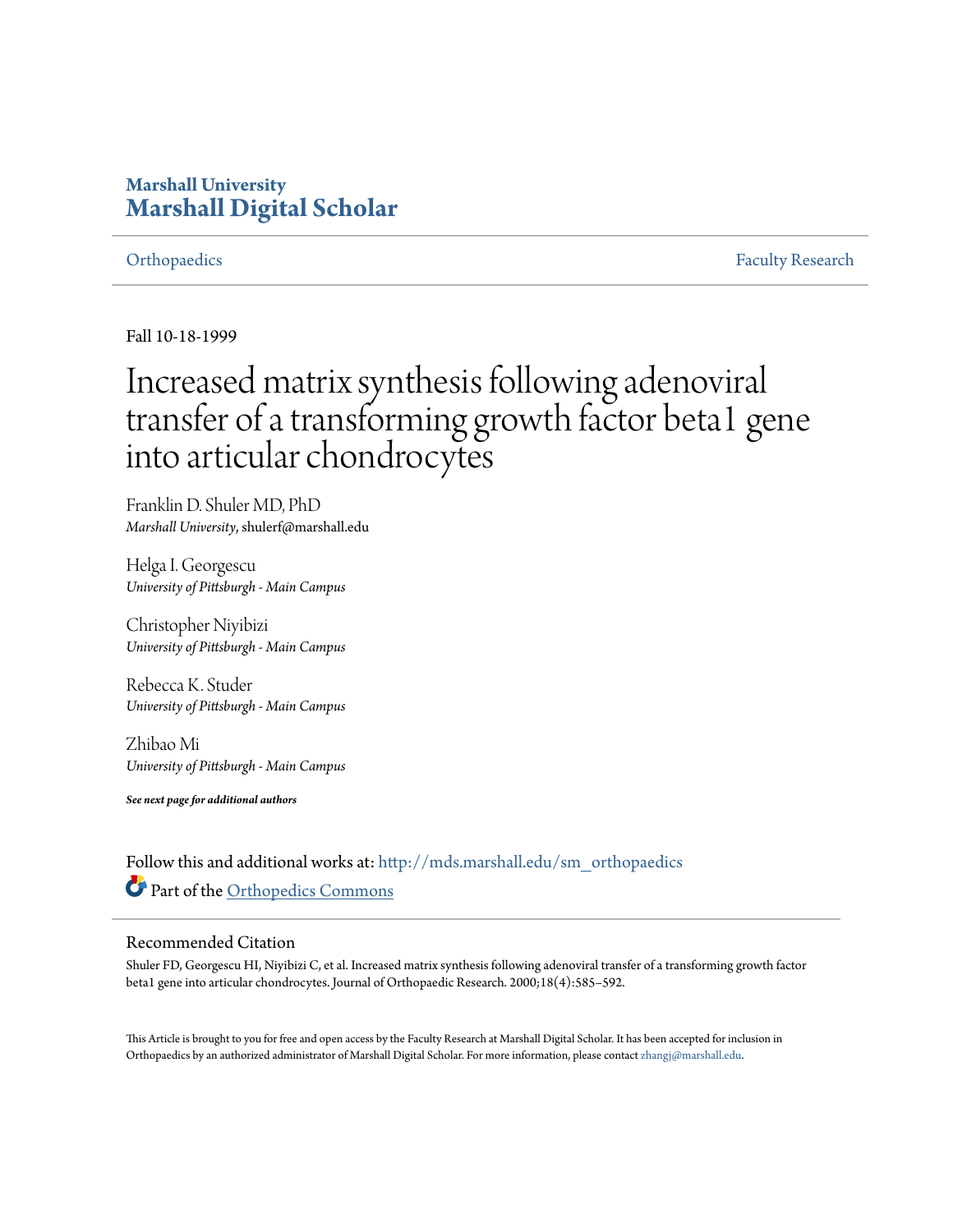#### **Authors**

Franklin D. Shuler MD, PhD; Helga I. Georgescu; Christopher Niyibizi; Rebecca K. Studer; Zhibao Mi; Brian Johnstone; Paul D. Robbins; and Christopher H. Evans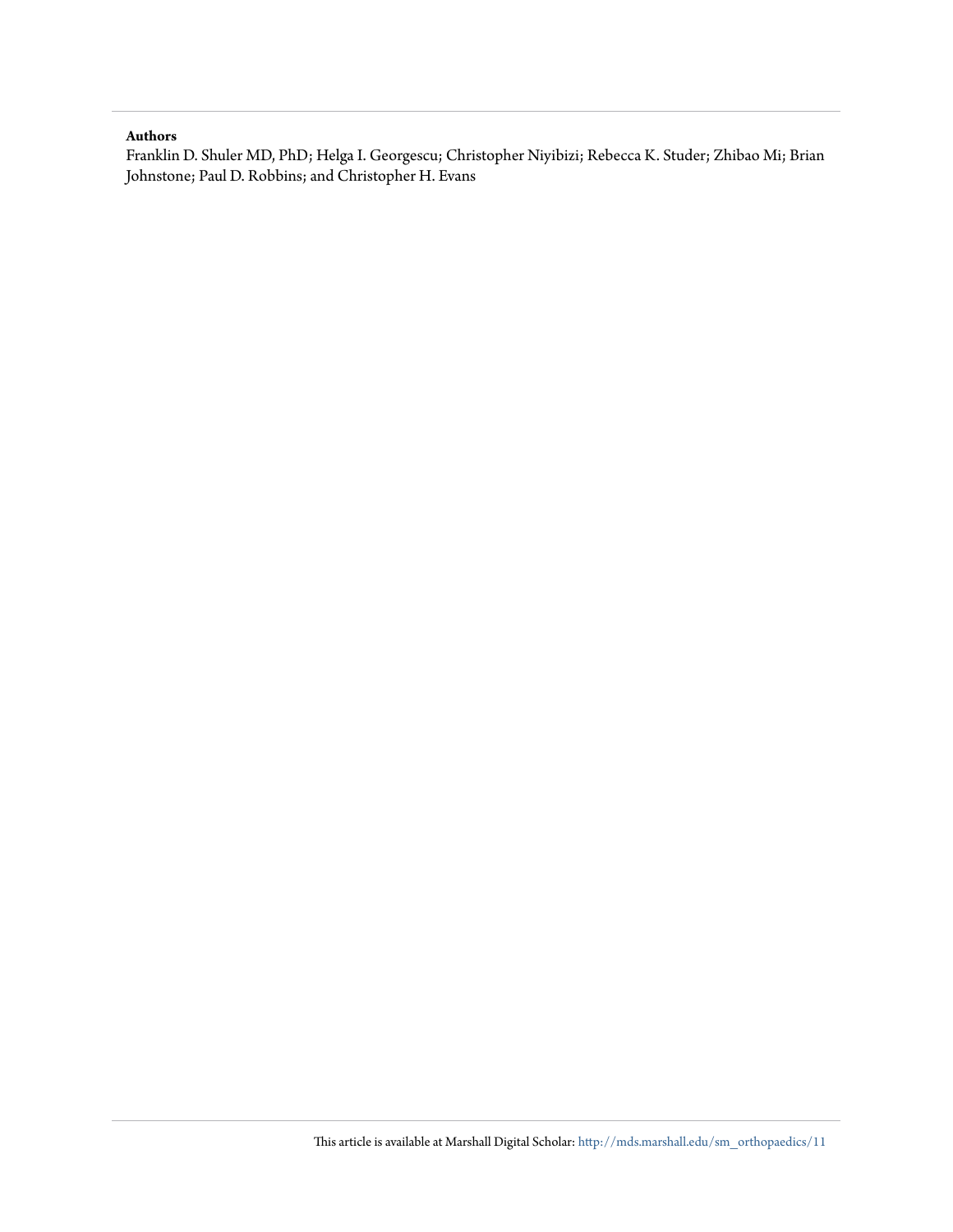# Increased Matrix Synthesis Following Adenoviral Transfer of a Transforming Growth Factor  $\beta_1$  Gene into Articular Chondrocytes

### "Franklin D. Shuler, \*Helga I. Georgescu, "Christopher Niyibizi, \*Rebecca K. Studer, †Zhibao Mi, ‡Brian Johnstone, †Paul D. Robbins, and \*†Christopher H. Evans

*Departnzents of \*Orthopuedic Surgery and fMolecidnr Genetics and Biochemistry, University of Pittsburgh School of Medicine, Pittsburgh, Pennsylvania, and \$Department* of *Orthopaedic Surgery, Case Western Reserve University, Cleveland, Ohio, U.S.A.* 

**Summary:** Monolayer cultures of lapine articular chondrocytes were transduced with first-generation adenoviral vectors carrying lacZ or transforming growth factor  $\beta_1$  genes under the transcriptional control of the human cytomegalovirus early promoter. High concentrations of transforming growth factor  $\beta_1$  were produced by chondrocytes following transfer of the transforming growth factor  $\beta_1$  gene but not the lacZ gene. Transduced chondrocytes responded to the elevated endogenous production of transforming growth factor  $\beta_1$  by increasing their synthesis of proteoglycan, collagen, and noncollagenous proteins in a dose-dependent fashion. The increases in collagen synthesis were not accompanied by alterations in the collagen phenotype; type-II collagen remained the predominant collagen. Transforming growth factor  $\beta_1$  could not, however, rescue the collagen phenotype of cells that had undergone phenotypic modulation as a result of scrial passaging. These data demonstrate that chondrocytes can be genetically manipulated to produce and respond lo the potentially therapeutic cytokine transforming growth factor  $\beta_1$ . This technology has a number of experimental and therapeutic applications, including those related to the study and treatment of arthritis and cartilage repair.

Articular cartilage has a limited capacity to repair damage sustained as a result of disease or injury (25). Although there are a variety of surgical and pharmacological approaches to enhancing cartilage repair, none is ideal (25). Improvements in understanding the biology of articular chondrocytes have provided opportunities for improving the healing of articular cartilage by biological means. An attractive example of this approach is to employ cytokines that increase matrix synthesis, decrease matrix breakdown, or do both  $(8,25,31)$ .

Although such molecules hold much promise in this regard, their clinical application is likely to be limited by problems associated with the need for maintaining high concentrations of these cytokines at sites of cartilage damage for sustained periods of time. Direct application of the substances themselves may not be useful because of their short biological half-lives. For example, it was recently reported that the half-life of bone morphogenetic protein-2 (BMP-2) introduced into an expcrimental lesion in the articular cartilage of rabbit knee joints is 4 days (14). One approach to solving this sort of problem involves the implantation of a matrix that releases the factor at biologically relevant concentrations. Gene transfer offers an alternative approach (9).

Cytokines are proteins, and there are several potential advantages to delivering to cartilage the genes encoding therapeutic cytokines rather than the cytokines themselves  $(9)$ . One advantage is that the reparative factors are synthesized locally in a sustained and potentially regulatable fashion at the site of injury. And, unlike recombinant factors produced by bacteria, those synthesized endogenously as a result of gene transfer have undergone authentic post-translational modification and may therefore have improved potencies. The feasibility of transferring genes to experimental lesions within articular cartilage has already been demonstrated (5,20).

Transforming growth factor  $\beta_1$  (TGF- $\beta_1$ ) is a powerful modulator of cartilage metabolism, which can promote matrix synthesis, inhibit matrix catabolism, and alter chondrocyte proliferation rates in *vitro* and *in vivo* (18,23,24,26,28,29,34). Moreover, TGF-β<sub>1</sub> can counteract the suppressive effects of inflammatory

Received March 22, 1999; accepted October 18, 1999.

Address correspondence and reprint requests to **C.** H. Evans at 221 Longwood Avenuc, Room BL-152, Boston, MA 02115, **U.S.A. E-mail: cevans@rics.bwh.harvard.edu**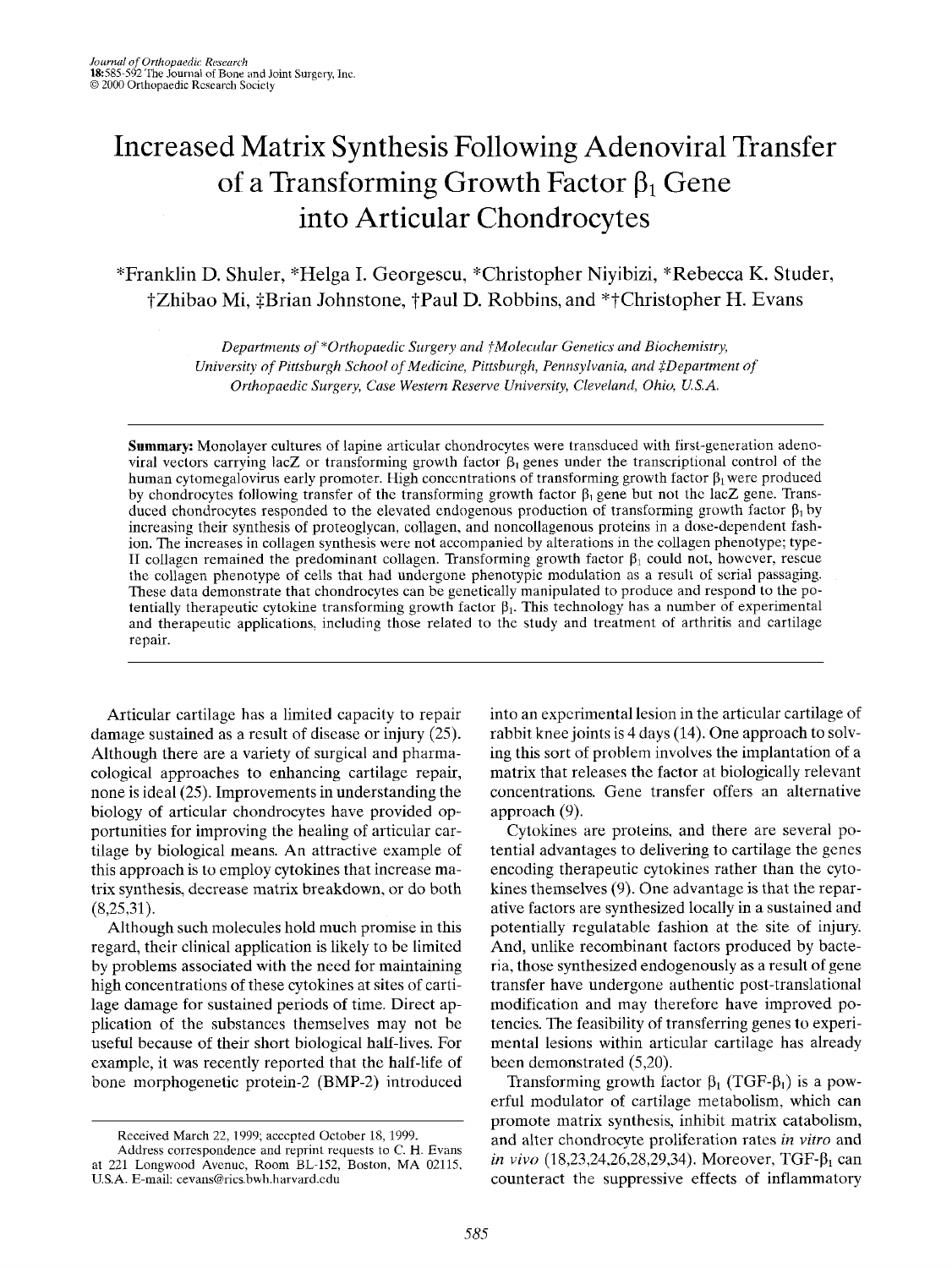mediators such as interleukin-1 (IL-1) on proteoglycan synthesis in cartilage (32,34). TGF- $\beta_1$  stimulates replenishment of proteoglycans in depleted cartilage *in* vivo (34), and osteoarthritic cartilage is more sensitive to TGF- $\beta$  stimulation than is normal healthy cartilage (21). Thus, TGF- $\beta_1$  may be well suited for use in the repair of cartilaginous lesions resulting from arthritis or injury. Despite the beneficial effects of TGF-**P** on cartilage, however, its effects on synovium are deleterious. **As** a result, the direct introduction of TGF- $\beta_1$  protein or genes (1,12,13,33,34) into joints can be highly inflammatory and fibrotic, leading to cartilage degeneration and osteophyte formation. In view of these properties, it is necessary to deliver  $TGF- $\beta$  in$ tracartilaginously under conditions in which the synovium is not exposed to this cytokine. The present study therefore focuses on delivering the gene for TGF- $\beta_1$  to articular chondrocytes with use of an adenoviral gene transfer system.

#### **MATERIALS AND METHODS**

#### **Cell Isolation and Transduction**

Articular cartilage was recovered from the knee and shoulder joints of young adult (approximately *6* months old) New Zealand White rabbits and diced into small pieces (15). Chondrocytes were adenovirus or treated with human TGF- $\beta_1$  protein purified from platelets (R and D Systems, Minneapolis, MN, U.S.A.). Firstgeneration adenoviruses **(AEI** and AE3) containing a human TGF- $\beta_1$  gene or, as a control, the lacZ gene, under the transcriptional control of human cytomcgalovirus early promoter were generated through Cre-lox recombination (16) and propagated in 293 cclls (American Type Culture Collection [ATCC], Rockville, MD, U.S.A.). The virus containing the lacZ gene was used to assess the susceptibility of the cells to adenoviral transduction and as a control for the effects of the  $TGF- $\beta_1$  gene.$ 

Transduction of cells with adenovirus containing the lacZ gene (AdlacZ) or cDNA encoding human TGF- $\beta_1$  (AdTGF- $\beta_1$ ) was perfornicd in 300 p1 **of** Gey's balanced salt solution for 1 hour at 37°C at various multiplicities of infection. Following transduction, thc remaining supernatant was removed and replaced with 1 ml of serum-free Neuman-Tytell medium (GIBCO BRL. Grand Island, NY, U.S.A.) supplemented with antibiotics or Ham's F<sub>12</sub> medium supplemented with 10% fetal bovinc serum and antihiotics **(GrBco** BRL). Cells serving as untransduced controls were treated in the same manner as adenovirally transduced cells. To assess the expression of  $\beta$ -galactosidase, the product of the lacZ gene, cells were stained with 0.1% X-gal (5-bromo-4-chloro-3 indolyl-B-D-galactose; Sigma Chemical, St. Louis, MO, U.S.A.) 48 hours after transduction by standard methods. The percentage of the cells expressing lacZ was determined by visual inspection. Nontransduced confluent cells were treated with purified  $TGF- $\beta_1$$ protein in scrum-less Neuman-Tytell medium. Following the transduction of cells or the addition of purified protein to serum-less medium, the cells wcrc incubated for 24 hours before the addition of radionuclides uscd to determine the synthesis of matrix compo-



**FIG. 1.** Production of transforming growth factor  $\beta_1$  (TGF- $\beta_1$ ) by chondrocytes. Supernatant from control cells and cells transduced with increasing amounts of adenovirus containing cDNA encoding human  $TGF-\beta_1$  (AdTGF- $\beta_1$ ) were recovered. Latent TGF- $\beta_1$  was activated by heating. Active TGF-β<sub>1</sub> was assayed by enzyme-linked immunosorbent assay (ELISA) and bioassay. In all assays, untransduced control cells produced negligible amounts of TGF-P1. Supernatants from cells transduccd with adenovirus containing the lacZ gene (AdlacZ) also produced negligible amounts of TGF- $\beta_1$  (data not shown). MOI = multiplicity of infection.

released by the sequential digestion of the cartilage fragments with trypsin  $(2\%$  wt/vol; 30 minutes) and collagenase  $(2\%$  wt/vol; 3 hours). The chondrocytes were seeded into monolayer culture at a density of **lo5** cellsicm' on 24-well plates with use of Ham's **F12** nutrient medium supplemented with 10% fetal bovine serum and 1% penicillin-streptomycin in a humidified atmosphere of 5%  $CO<sub>2</sub>$  at 37 $^{\circ}$ C. For most experiments, cells were used without passaging. In those experiments in which thc cffects of passaging were evaluated, confluent monolayers were trypsinized *(0.2%*  trypsin; 30 minutes), washed, and rcseeded into nutrient medium at a 1:2 split ratio. This process was rcpcated to generate thirdpassage cells.

Two treatment groups comprised cells either transduced with

nents. Experiments were run in duplicate (i.e.,  $n = 2$  for each experiment). Each experiment was run at least twice (i.e., total  $n =$ 4) or three times (i.e., total  $n = 6$ ).

#### **Determination of TGF-β<sub>I</sub> Concentration**

Latent TGF- $\beta_1$  was converted to active TGF- $\beta_1$  by heating the sample at 80°C for 15 minutes. TGF- $\beta_1$  concentrations in conditioned media were determined with a commercially available enzyme-linked immunosorbent assay (ELTSA) kit and protocol (R and D Systems) and by the mink lung cell bioassay (19).

The ELISA protocol is a sandwich assay in which samples are added to 96-well plates coated with the type-II TGF-8 soluble receptor. This captures any TGF- $\beta_1$  in the sample, which is detected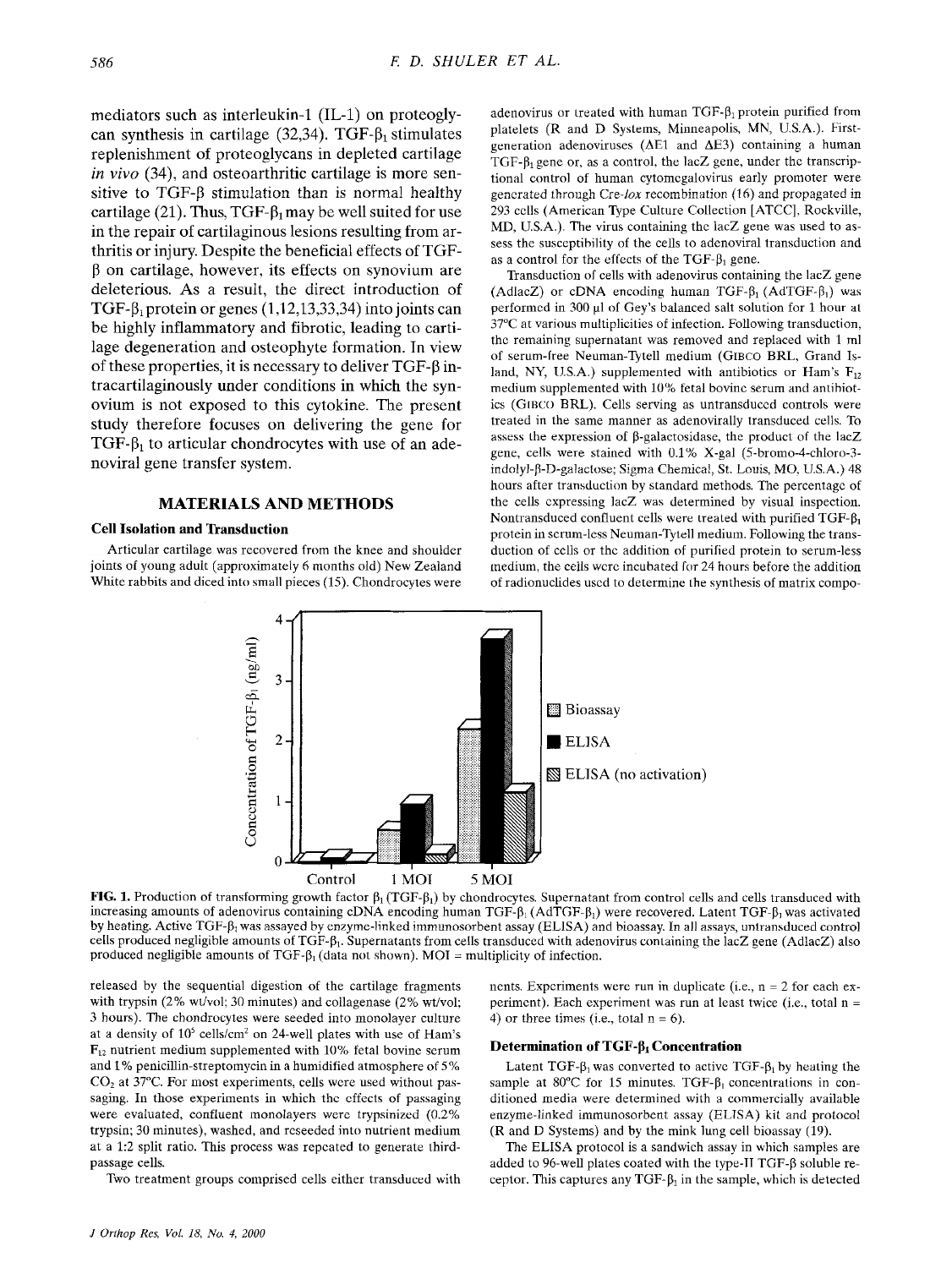

**FIG. 2.** Proteoglycan synthesis in response to transforming growth factor  $\beta_1$  (TGF- $\beta_1$ ) **(A)** exogenously applied protein and **(B)** endogenously synthesized by transduced cells. A: Exogenous TGF- $\beta_1$ . Confluent chondrocytes were treated with different concentrations of purified, active TGF- $\beta_1$  for a total of 48 hours prior to determination of protcoglycan synthesis. The growth factor was replenished in the serum-free media after 24 hours. **A** dose-dependent increase in proteoglycan synthesis was obtained with increasing conccntrations of TGF- $\beta_1$ . The individual data points are averages from triplicate experiments ( $n = 6$ ) with results reported as mean  $\pm$  SD. **B**: Endogenous TGF- $\beta_1$ . Confluent chondrocytes were transduced with adenovirus containing the lacZ gene or cDNA encoding human TGF- $\beta_1$ (AdlacZ or AdTGF- $\beta_1$ ) in the concentrations indicated and subsequently maintained for 48 hours in serum-free media or media containing 10% fetal calf scrum. Mean  $\pm$  SD of triplicate experiments (n = 6) are shown. GAG = glycosaminoglycan, and MOI = multiplicity of infection.

by an anti-TGF- $\beta_1$  antibody covalently linked to peroxidasc. A colorimetric assay is used to measure the activity of the bound peroxidase, which is converted to TGF- $\beta_1$  concentration by a standard line. The assay fails to detect latent  $TGF-\beta_1$  because the epitopes recognized by the enzyme-linked antibody are hidden by the latency-associated protein.

For the bioassay, bovine serum albumin  $(1 \text{ ng/ml})$  and  $1 \text{ µg/ml}$ of each of the proteinase inhibitors aprotinin, leupeptin, and pepstatin were added to conditioned media. Mink lung epithelial cells (American Type Culture Collection [ATCC]) were seeded into 24-well plates with minimal Eagle medium supplemented with 10% fetal bovine serum, serum antibiotics, and glutamine. Six hours later, the medium was changed to one with only 0.5% fetal bovine scrum and the culture continued for 18 hours. At this time, the chondrocyte-conditioned media or purified TGF- $\beta_1$  standards were added and incubation continued for an additional 6 hours. The cultures wcrc then pulse-labeled with  $[3H]$ thymidine for 2 hours, and the incorporation of radioactivity into material precipitated by trichloroacetic acid was measured by liquid scintillation.

#### **Proteoglycan and Collagen Synthesis**

To determine the effect of  $TGF- $\beta_1$  on matrix production, the$ synthesis of protcoglycan by adenovirally transduced chondro-

cytes and chondrocytes treated with exogenously added TGF- $\beta_1$  was measured. The synthesis of proteoglycans was measured as the incorporation of  ${}^{35}SO_4{}^{2-}$  into glycosaminoglycans (30).  $Na<sub>2</sub>[<sup>35</sup>SIO<sub>4</sub><sup>2-</sup> (40 µCi[1,480 \times 10<sup>3</sup> Ba]/ml) was added to the cul$ tures, and incubation continued for an additional 8 hours. The cells and media were then extracted with 4 *M* guanidinium hydrochloride. and the radioactivity incorporatcd into proteoglycans was separated from unincorporated precursor by size-exclusion chromatography on PD-10 columns (Pharmacia, Piscataway. NJ, U.S.A.).

 $[^3H]$ proline was used to label newly synthesized collagen and noncollagenous proteins (7). Cells were incubated for 24 hours with 5  $\mu$ Ci(185 × 10<sup>3</sup> Bq)/ml [<sup>3</sup>H]proline (specific activity 55  $Ci[2,035 \times 10^{9} Bq]/mmol$ . At the end of the incubation period, newly synthesized proteins were recovered from the medium and cell layer and digcsted with highly purified collagenase ABC form **IT1** (Advanced Biofacturcs, Lynbrook, NY, U.S.A.) producing a soluble fraction reprcscnting collagen production. Collagenaseresistant matcrial was digested with papain to release radioactivity incorporated into noncollagenous proteins. Because  $TGF-<sub>0</sub>$ , has been reported to increase the production of type-I collagen in other cell types (18,27), collagen phenotyping was performed to analyze the types of collagens produced in basal and  $TGF-\beta_1$ stimulated states. Collagen phenotyping was performed by a pre-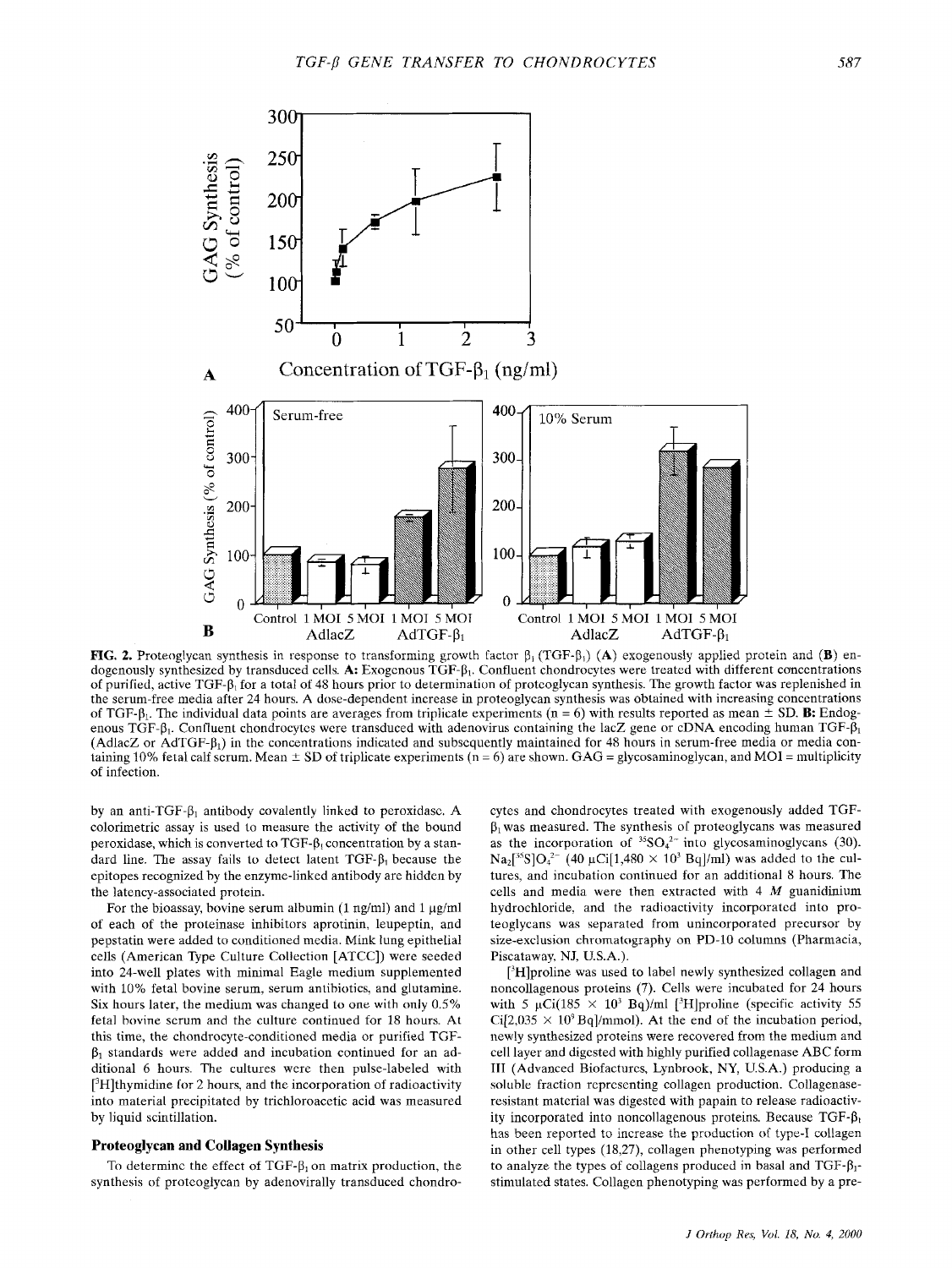

**FIG. 3.** Synthesis of collagen and noncollagenous proteins by chondrocytes in response to transforming growth factor  $\beta_1(TGF-\beta_1)$  (A) exogenously added protein and (B) endogenously synthesized by transduced cells. A: Exogenous TGF- $\beta_1$ . Confluent cells were treated with different concentrations of purified, active  $TGF-\beta_1$  for a total of 48 hours prior to determination of proteoglycan synthesis. The growth factor was replenished in the scrum-free media after 24 hours. Data points are means of triplicate experiments  $(n = 6) \pm SD$ . **B:** Endogenous TGF- $\beta_1$ . Confluent chondrocytes were transduced with adenovirus containing the lacZ gene or cDNA encoding human TGF- $\beta_1$  (AdlacZ or AdTGF- $\beta_1$ ) at the multiplicities of infection (MOI) indicated and subsequently grown for 48 hours prior to determination of collagen and noncollagenous protein synthesis. Means of duplicate experiments (n = **4)** are shown.

viously described method *(7)* following the separation of samples by sodium dodccyl sulfate-polyacrylamide gel electrophoresis (SDS-PAGE) on 7.5% gels. Briefly, extracts were treated with pepsin (100 µg/ml) in 0.5 *M* acetic acid and digested for 4 hours. The digests were dialyzed against 0.05 *M* NH<sub>4</sub>HCO<sub>3</sub>, dried, and analyzed by SDS-PAGE. Gels were treated with EN'HANCE (DuPont-NEN, Boston, MA, U.S.A.) prior to autoradiography. Densitometric analysis of autoradiograms was performed to determine the relative abundance of type-I and type-I1 collagen with the BIO-RAD GS-670 imaging densitometer (Bio-Rad Laboratories, Richmond, CA, U.S.A.). The positions of *al(1)* and **ul(I1)**  chain migration on the gels were determined with purified type-I and type-I1 collagen run as standards on the same gels.

#### **Matrix Metalloproteinase (MMP) Assays**

Conditioned media were assayed for collagenase, gelatinase, and stromelysin with use of radiolabeled substrates (3). Casein (Sigma Chemical) and type-I bovine collagen (Vitrogen; Collagen Corporation, Palo Alto. CA, U.S.A.) were radiolabeled with tritiated acetic anhydride. Aliquots of  $[3H]$ collagen were heated to 60°C for 30 minutes to form gelatin. Assays were run in reaction buffer containing SO *mM* Tris, 0.2 *M* NaCI. and *5* mM CaCl,, pH 7.4. Assay mixes contained **50 p1** radioactive substrate, 50 p1 con-

ditioned media, and 100 ul reaction buffer. Aminophenylmercuric acetate  $(1 \text{ m})$  was added to activate latent enzyme. Reactions were allowed to proceed for 4 hours at 37°C for caseinase (predominantly stromelysin) and gelatinase and 25°C for collagenase activity. The reactions were terminated by the addition of  $250 \mu l$ 10% trichloroaeetic acid, and thc radioactivities of the trichloroacetic acid soluble material were measured by liquid scintillation.

#### **RESULTS**

With use of a multiplicity of infection of *50,* essentially all chondrocytes were positive for lacZ (data not shown). No toxicity was observed at any multiplicity of infection. Naive cells did not secrete detectable amounts of MMPs, and transduction of cells with adenovirus did not induce collagenase, gelatinase, or stromelysin activities (data not shown).

Cells infected with  $AdTGF-<sub>1</sub>$  produced elevated amounts of TGF- $\beta_1$  protein as determined by ELISA (Fig. 1). Estimates of TGF- $\beta_1$  concentration by the mink lung cell bioassay provided values in close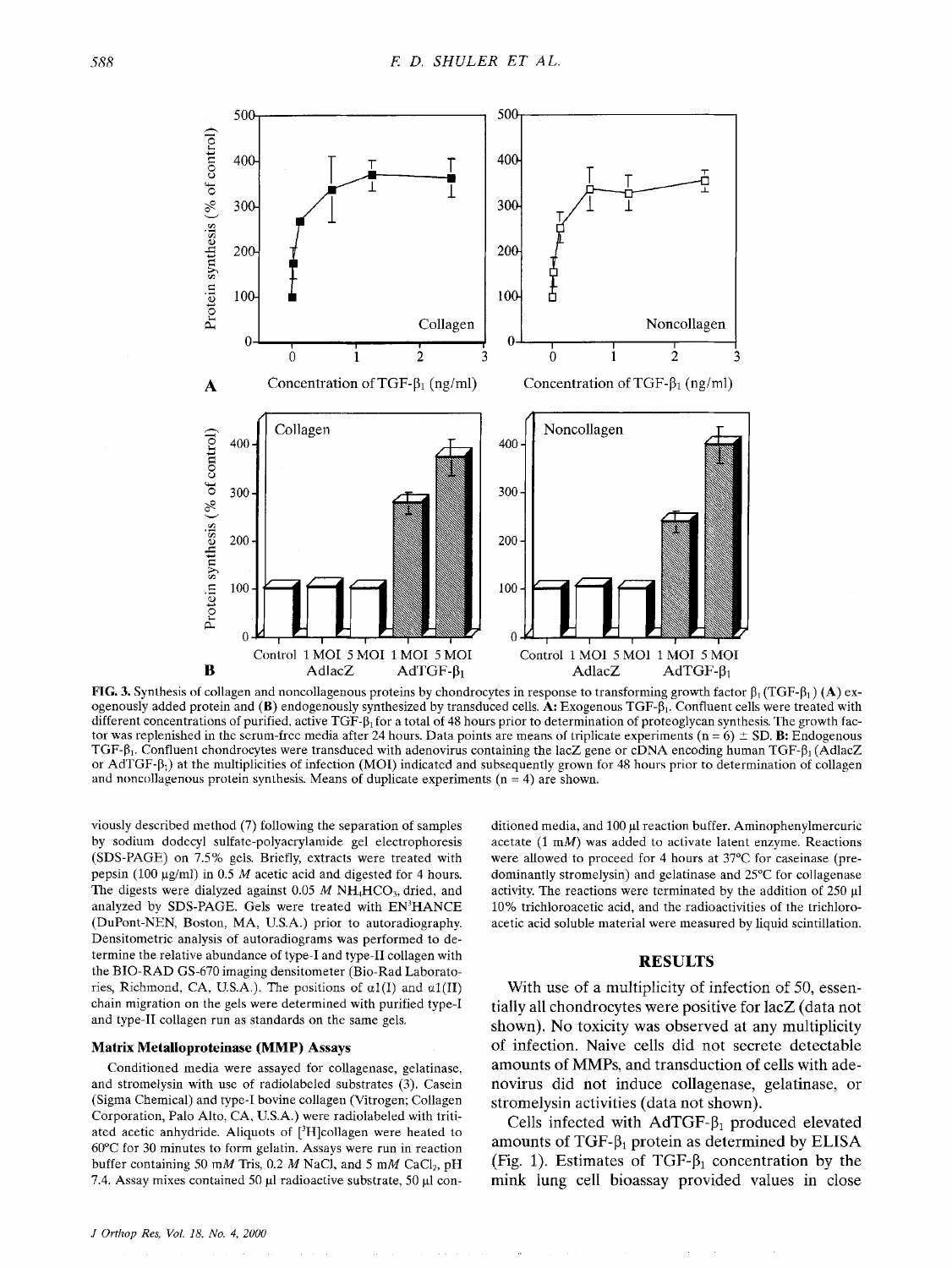

 $\beta_1$  (AdTGF- $\beta_1$ ) on the collagen produced by chondrocytes. A: Coomassie blue-stained gel reveals the presence of a major collagen band migrating in the  $\alpha_1(I)/\alpha_1(II)$  position. Autoradiography (inset) shows that in addition to type-II collagen chains, the newly synthesized collagen is composed of bands that co-migrate with  $\alpha_1(\vec{V})/\alpha_1(\vec{X})$  and  $\alpha_2(\vec{I})$  chains. **B:** Densitometric scanning of protein bands on autoradiograms confirms an increase in collagen synthesis in response to TGF- $\beta_1$  produced by transduced chondrocytes. Values under each individual lane represent the amount of collagen synthesized, based on a control value of 100% (lane 1). **C:** Equal amounts of radioactive collagen (50,000 cpm/well) were loaded and separated on a 7.5% sodium dodecyl sulfate-polyacrylamide electrophoresis gel. Equal band intensities were obtained regardless of treatment. Densitometric scanning of the protein bands confirmed that 80% of the newly synthesized collagen was type **11.** The percentage of type-I1 collagen is given under each individual lane. In each panel, lanes 2-6 represent cells with increasing multiplicities of infection (MOI) of AdTGF- $\beta_1$ 

agreement with the ELISA data. Most of the TGF- $\beta_1$ in the conditioned media was latent (Fig. 1).

The addition of TGF- $\beta_1$  to cells maintained under serum-free conditions produced a dose-dependent, saturable response with a 225 % increase in proteoglycan synthesis obtained with 2.5 ng/ml TGF- $\beta_1$  (Fig. 2). Cells transduced with  $A dTGF-<sub>1</sub>$  also synthesized

proteoglycans at elevated rates, with 1 multiplicity of infection increasing production to **175%** of control and *5* multiplicities of infection increasing production to 275 % of control (Fig. 2B). These levels of stimulation are approximately equal to those obtained with the addition of purified protein at the concentrations achieved by gene transfer. The use of an adenoviral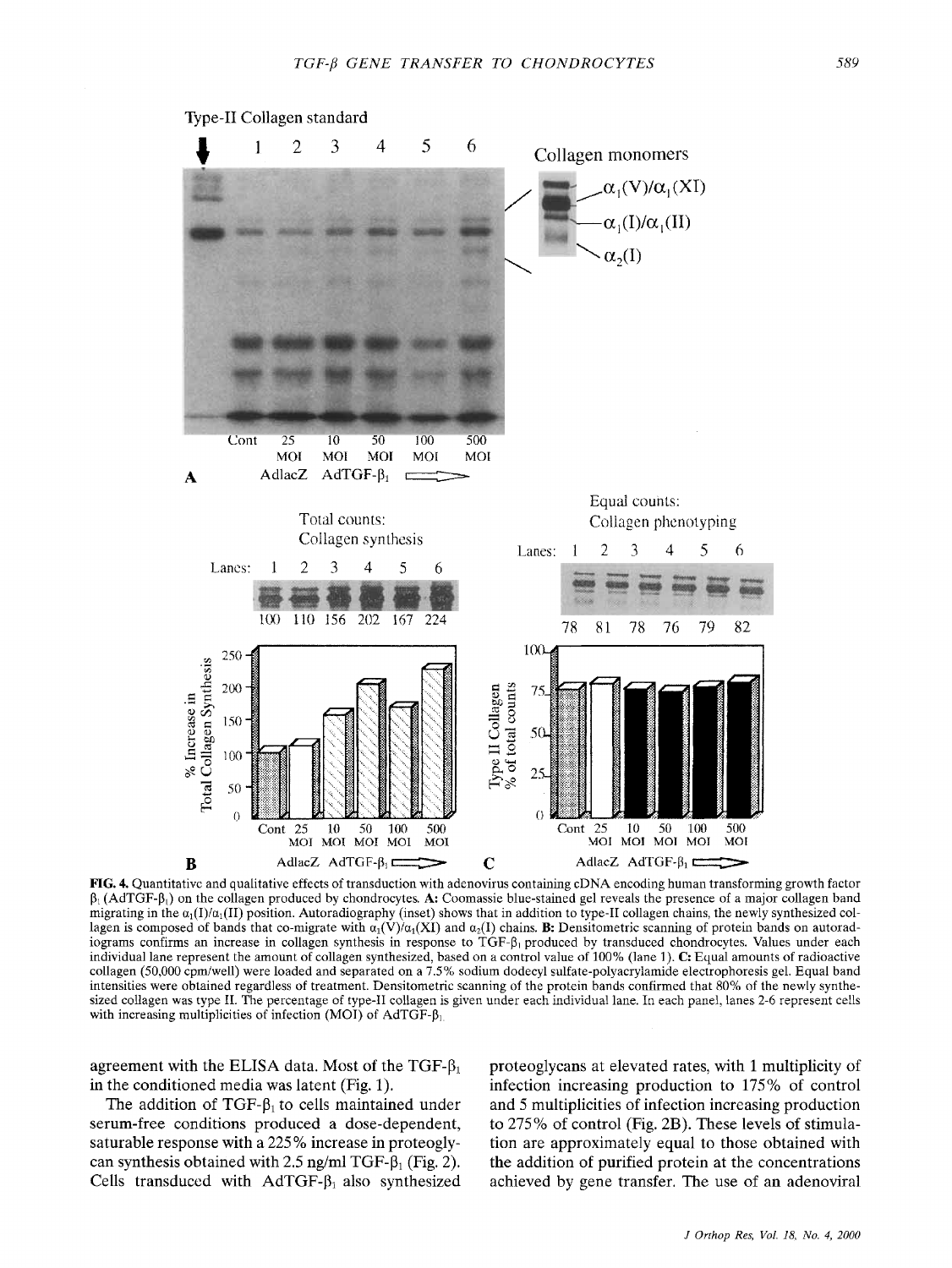control (AdlacZ) demonstrated that the effect was due to the presence of  $TGF- $\beta_1$  and not to the adenovi$ ral transfection protocol. The stimulatory effect of the TGF- $\beta_1$  transgene was potentiated in the presence of 10% fetal bovine serum with the lowest concentration of virus, AdTGF- $\beta_1$  at 1 multiplicity of infection, increasing production 3-fold (Fig. 2B, serum).

TGF- $\beta_1$  also increased the synthesis of collagen and noncollagenous proteins in a dose-dependent, saturable fashion (Fig. 3A). Maximal increases in protein synthesis were obtained with 1.25 to 2.5 ng/ml TGF- $\beta_1$ , elevating the synthesis of collagen and noncollagenous protein to 362 and 353% of control, respectively. Adenovirally induced production of  $TGF-<sub>1</sub>$  resulted in a dose-dependent increase in collagen (Fig. 3B) and noncollagenous protein synthesis. Thus,  $TGF- $\beta_1$  pro$ duced endogenously by chondrocytes as a result of gene transfer increased the synthesis of both proteoglycan and collagen to approximately the same degree as exogenously applied TGF- $\beta_1$ .

Separation of collagen molecules on the basis of molecular size was performed with SDS-PAGE (Fig. 4). The type-I1 collagen standard co-migrated with the major collagen band produced in untreated and infected primary chondrocytes. A band corresponding to the *a2(I)* chain was barely visible on these *Coo*massie blue-stained gels, demonstrating that type-I1 collagen is the predominant collagen produced in these cells. The darker bands at the bottom of the gel in Fig. 4A are due to the addition of pepsin. Autoradiography was performed to establish the effect of  $TGF- $\beta_1$  treatment on collagen production. Total col$ lagen synthesis was assessed, and an autoradiogram is shown (Fig. 4B). The increase in the density of bands generated after treatment of cells with AdTGF- $\beta_1$ confirms that adenovirally induced production of TGF- $\beta_1$  is capable of increasing collagen synthesis. The greater sensitivity of autoradiography compared with staining with Coomassie blue permitted detection of a small amount of  $\alpha$ 2(I) collagen chains. Collagen phenotyping was performed on gels where equal counts were loaded (Fig. 4C). Band intensities for type-I and type-I1 collagens did not vary among treatment groups; densitometric analysis revealed an average of 80% type-I1 collagen produced in all groups on the basis of the assumption that the ratio of  $\alpha$ 1(I): $\alpha$ 2(I) chains is 2:1. This is the same percentage of type-I1 collagen as made by untreated, unpassaged chondrocytes (data not shown).

In view of the ability of TGF- $\beta_1$  to increase the synthesis of collagen by chondrocytes while maintaining the predominantly type-TI collagen phenotype, we undertook a series of experiments to determine whether TGF- $\beta_1$  could rescue the collagen phenotype of cells that had been serially passaged. In these experiments, cells were exposed to  $TGF-\beta_1$  from 48 hours to 5 days.

The representation of type-TI collagen decreased from approximately 80% in unpassaged cells to 53% in cells at the second passage and 28% in cells at passage three (data not shown). The addition of as much as 2 ng/ml TGF- $\beta_1$  increased total collagen synthesis but failed to restore the representation of type-TI collagen (data not shown). The TGF- $\beta_3$  isoform was also unable to elevate the proportion of type-I1 collagen synthesized by these cells (data not shown). Because  $TGF- $\beta$  protein had no effect on the collagen pheno$ type of the passaged cells, experiments with transduced cells were not attempted.

#### **DISCUSSION**

These data confirm that articular chondrocytes are susceptible to transduction with adenoviral vectors, efficiently express a  $TGF-<sub>1</sub>$  transgene delivered by such vectors, and respond to the secreted product by increasing matrix synthesis. The increment in matrix synthesis resulting from transgene expression was approximately equal to that achieved by adding a similar amount of purified human TGF- $\beta_1$ . Importantly, collagen synthesized in the presence of TGF- $\beta_1$  remained predominantly type **11;** it is well known that excessive production of type-I collagen leads to defective repair tissue that ultimately fails. Although  $TGF-\beta_1$  was able to maintain the collagen phenotype of unpassaged cells, it could not rescue that of passaged cells, which produce predominantly type-I collagen. This observation is of relevance to the use of autologous chondrocyte transplants in repairing cartilaginous defects, where the cells undergo multiple cell divisions before reimplantation (6).

While this work was in progress, Arai et al. (2) reported complementary studies in which adenoviral transfer of a TGF- $\beta_1$  gene to a human chondrocytic cell line *in vitro* increased the abundance of aggrecan core protein mRNA while decreasing the abundance of stromelysin mRNA. They did not study collagen gene expression. **As** well as promoting the repair of cartilaginous lesions produced by trauma, the TGF- $\beta_1$ gene may be particularly useful in osteoarthritis, where the chondrocytes are hyper-responsive to TGF- $\beta_1$  (21). This is the opposite of their response to insulin-like growth factor-1 (IGF-l), which is depressed in osteoarthritis (22).

The intraarticular activity of  $TGF-\beta$  needs to be carefully controlled. Intraarticular injection of TGF- $\beta$ protein, or delivery of  $AdTGF- $\beta$  to the synonym,$ leads to inflammation, osteophyte formation, fibrosis, and cartilage erosions (1,12,33,34). Tn contrast. transfer of the TGF- $\beta_1$  gene to a limited number of cells within a cartilaginous lesion should allow for the local production of TGF- $\beta_1$ , the concentration of which will be high within the lesion but extremely low elsewhere. In this way, cartilage repair could be accelerated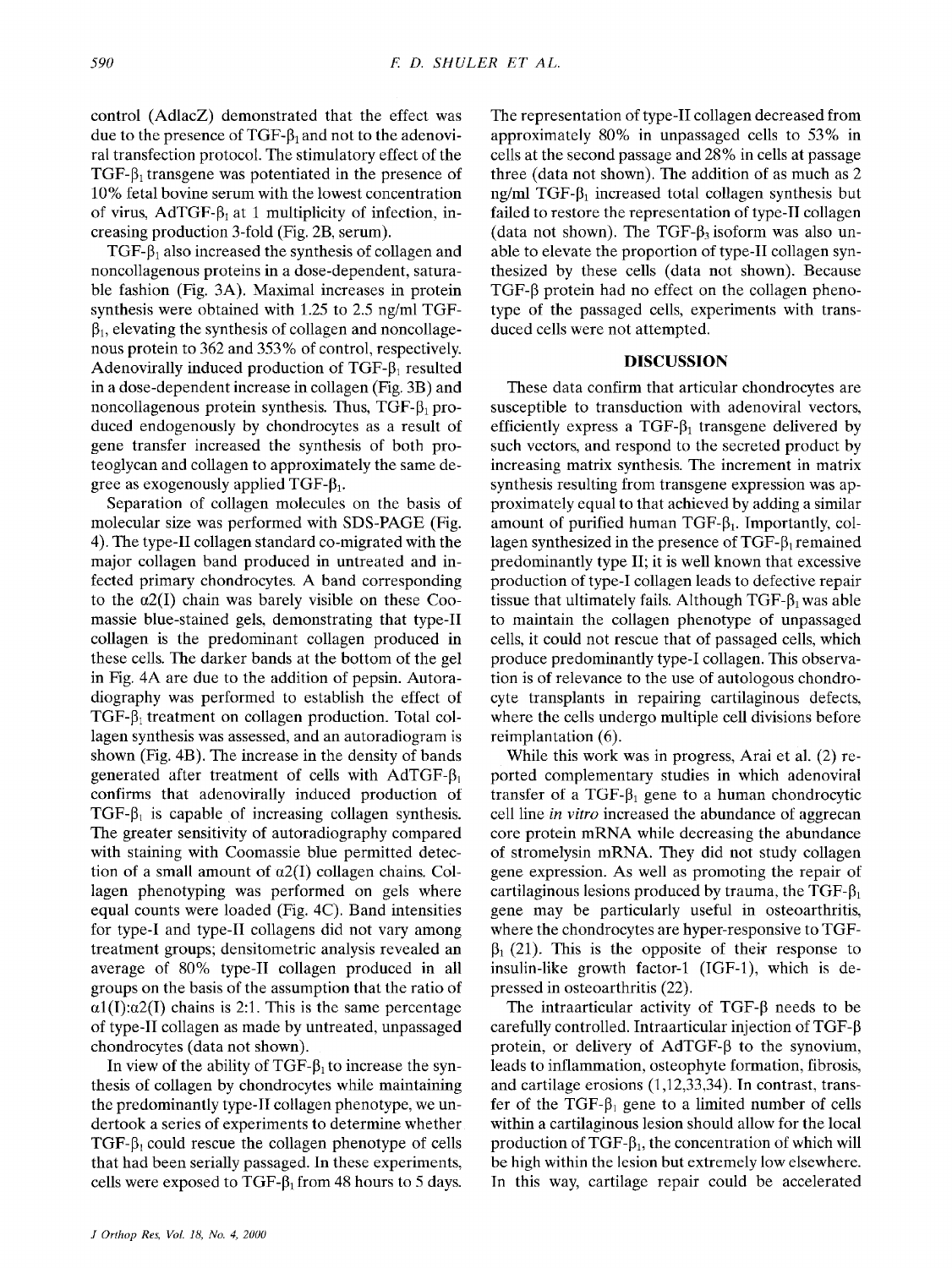without provoking additional adverse intraarticular disturbances.

Clearly, this approach can be used with genes other than  $TGF- $\beta_1$ . A variety of interesting growth factors,$ including certain members of the BMPs, fibroblast growth factor, IGF, platelet-derived growth factor, and hedgehog families of proteins, await evaluation **(8).** In addition, IL-1 suppresses cartilage repair by both inhibiting the synthesis and accelerating the breakdown of matrix. Baragi et al. (4) have shown that transfer of the IL-1 receptor antagonist (IL-1Ra) gene to chondrocytes protects cartilage from the catabolic effects of IL-1 *in vitro.* Delivery of the IL-1Ra gene to the synovial lining of joints ameliorates experimental models of rheumatoid arthritis and osteoarthritis (11) and is in a phase-I clinical trial for human rheumatoid arthritis (10).

The data presented in this paper encourage the further development of gene-based methods for preserving and repairing articular cartilage.

**Acknowledgment:** This work was supported by National Institutes of Health Grants AR-43820 and AR-6225 (contract) and the Ferguson Foundation. The authors would like to thank Christy Bruton for propagating the adenoviral vectors used in this project, Lori Miller for matrix metalloproteinase assays. Warren Thompson for technical assistance, and Maja Stefanovic-Racic for many helpful interactions.

#### **REFERENCES**

- 1. Allen JB, Manthey CL, Hand AR, Ohura K, Ellingsworth L, Wahl SM: Rapid onset synovial inflammation and hyperplasia induced by transforming growth factor P. *J* Exp Med 171:231- 247, 1990
- 2. Arai Y, Kuho T, Kobayashi **K,** Takeshita K, Takahashi K, Ikeda T, Imanishi J, Takigawa M, Hirasawa Y: Adenovirus vector-mediated gcnc transduction to chondrocytes: in vitro evaluation of therapeulic efficacy of tramforming growth factor- $\beta_1$  and heat shock protein 70 gene transduction. *J* Rheumatol24:1787-1795, 1997
- *3.*  Bandara G, Lin CW, Georgescu HI, Evans CH: Thc synovial activation of chondrocytes: evidence for complex cytokine interactions involving a possible novel factor. *Riochim Biophys*  Acta 1134:309-318, 1992
- 4. Baragi VM, Renkiewicz RR, Jordan H. Bonadio J, Hartman JW, Roesslcr BJ: Transplantation of transduccd chondrocytes protects articular cartilage from interleukin-1 induced extracellular matrix degradation. J *Clin* Invest 96:2454-2460, 1995
- 5. Baragi VM, Renkiewicz RR. Qiu L, Braminer D, Riley JM, Sigler RE, Frenkel SR, Amin A, Abramson SB, Roessler BJ: Transplantation *ot* adenovirally transduced allogeneic chondrocytes into articular cartilage defects in vivo. Osteoarthritis Cartilage 5:275-282, 1997
- *6.*  Britlburg M, Lindahl A, Nilsson A, Ohlsson C. Isaksson 0, Peterson L: Treatment of dcep cartilage defects in the knee with autologous chondrocyte transplantation. *N* Engl *J Med*  331:889-895. 1994
- 7. Cao M, Westerhausen-Larson A, Niyibizi C, Kavalkovich K, Georgescu HI, Rizzo CF, Hebda PA, Stefanovic-Racic M, Evans CH: Nitric oxide inhibits the synthesis of type **I1** collagen without altering Col2A1 mRNA abundance: prolyl hydroxylase as a possible target. Biochem *J* 324:305-310, 1997
- 8. Coutts RD, Sah RL, Amiel D: Effects of growth factors on cartilagc repair. In: Instructional *Course* Lectures, The American Academy *of* Orthopaedic Surgeons, **vol** 46, pp 487-497. S1. Louis. C.V. Mosby. 1997
- 9. Evans CH, Robbins PD: Current concepts review. Possible orthopaedic applications of gene therapy. .I Bone *Joint* Surg */Am]* 77:1103-1114, 1995
- 10. Evans CH. Robbins PD, Ghivizzani SC, Herndon JH, Kang R, Bahnson AB, Barranger JA, Elders EM, Gay *S,* Tomaino MM, Wasko MC, Watkins SC, Whiteside TL, Glorioso JC, Lotze MT, Wright TM: Clinical trial to assess the safety, feasibility, and efficacy of transterring a potentially anti-arthritic cytokine gene to human joints with rheumatoid arthritis. *Hum*  Gene Ther 7:1261-1280, 1996
- 11. Evans CH, Ghivizzani SC, Kang R, Muzzonigro T, Wasko MC, Herndon JH. Robbins PD: Gene therapy for rheumatic diseases. Arthritis Rheum 42:1-16, 1999
- 12. Evans CH. Ghivizzani SC, Lechman E, Mi Z, Jaffurs D, Robins PD: Lessons learned from gene therapy approaches. *Ar*thritis *Res* 1:21-24, 1999
- 13. Glansbeek HL, van Beuningen HM, Vitters EL, van der Kraan PM. van den Berg WB: Stimulation of articular cartilage repair in established arthritis by local administration of transforming growth factor-0 into murine knee joints. *Lab* Invest 78:133-142, 1998
- 14. Glason **SS,** Kim HD, D'augusta DA, Seeherman HJ, Morris EA: rhMP-2 residence in rabbit full-thickness cartilage defirst known a distance of 2<sup>nd</sup> International Symposium on the International Cartilage Repair Society. Boston, Massachusetts, November, 1998
- 15. Green WT Jr: Bchavior *of* articular chondrocytes in cell culture. Clin Orthop 75:248-260, 1971
- 16. Hardy S, Kitamura M, Harris-Stansil **T,** Dai **Y,** Phipps ML Construction of adenovirus vectors through Cre-lox recombination. *J Virol* 71:1842-1849, 1997
- 17. Hunziker EB. Rosenberg LC: Repair of partial-thickness defects in articular cartilage: cell recruitment from the synovial membrane. *J* Bone Joint Surg */Am]* 78:721-733, 1996
- 18. Jimenez SA, Varga J, Olsen A, Li L, Diaz A, Herhal J, Koch J: Functional analysis of human alpha **1(T)** procollagen gene promoter: differential activity in collagen-producing and nonproducing cells and response to transforming growth factor  $\beta$ 1. *J Bid* Chem 269:12684-12691, 1994
- 19. Kaname S, Uchida S, Ogata E, Kurokawa K: Autocrine secretion of transforming growth factor- $\beta$  in cultured rat mesangial cclls. Kidney *Int* 42:1319-1327, 1992
- 20. Kang R, Marui T. Ghivizzani SC, Nita IM, Georgescu HI, Suh J-K, Robbins PD, Evans CH: Ex vivo gene transfer to chondrocytes in full-thickness articular cartilage defects: a feasibility study. Osteoarthritis Cartilage 5:139-143, 1997
- 21. Lakber FP, Vander Kraan PM, Huber-Rruning 0, Vanden Berg WB, Bijlsma JW: Osteoarthritic human cartilage is more sensitive to transforming growth factor  $\beta$  than in normal cartilage. Br J Rheumatol 32:281-286, 1993
- 22. Martel-Pcllctier **J,** DiBattista JA, Lajeunesse D, Pelletier JP: IGFIIGFBP axis in cartilagc and bone in osteoarthritis pathogenesis. Inflamm Res 47:90-100, 1998
- 23. Morales TI, Roberts AB: Transforming growth factor  $\beta$  regulates the merabolism of proteoglycans in bovine cartilage organ cultures. J *Biol Chem* 263:12828-12831, 1998
- 24. Morales TI: Transforming growth factor- $\beta$  and insulin-like growth factor-1 restore proteoglycan metabolism of bovine articular cartilage after depletion by retinoic acid. Arch Bio*chem Riophys* 315:190-198, 1994
- 25. O'Driscoll SW: Current concepts review. The healing and regeneration of articular cartilage. *J* Bone Joint Surg *[Am]*  80:1795-1812, 1998
- 26. Rcdini F. Galera P, Mauviel **A,** Loyau G, Pujol JP: Transforming growth factor  $\beta$  stimulates collagen and glycosaminoglycan biosynthesis in cultured rabbit articular chondrocytes. FEBS Lett 234:172-176, 1988
- 27. Rossi P, Karsenty *G,* Roberts AB, Roche NS, Sporn MB, de-Crombrugghe B: A nuclear factor 1 binding site mediates the transcriptional activation of a type **1** collagen promoter by transforming growth factor- $\beta$ . Cell 52:405-414, 1988
- *28.*  Sellers RS, Peluso D, Morris EA: The effect of recombinant human bone morphogenetic protcin-2 (rhBMP-2) on the healing of full-thickness defects of articular cartilage. *J* Bone .Joint *Surg /Am]* 79:1452-1463, 1997